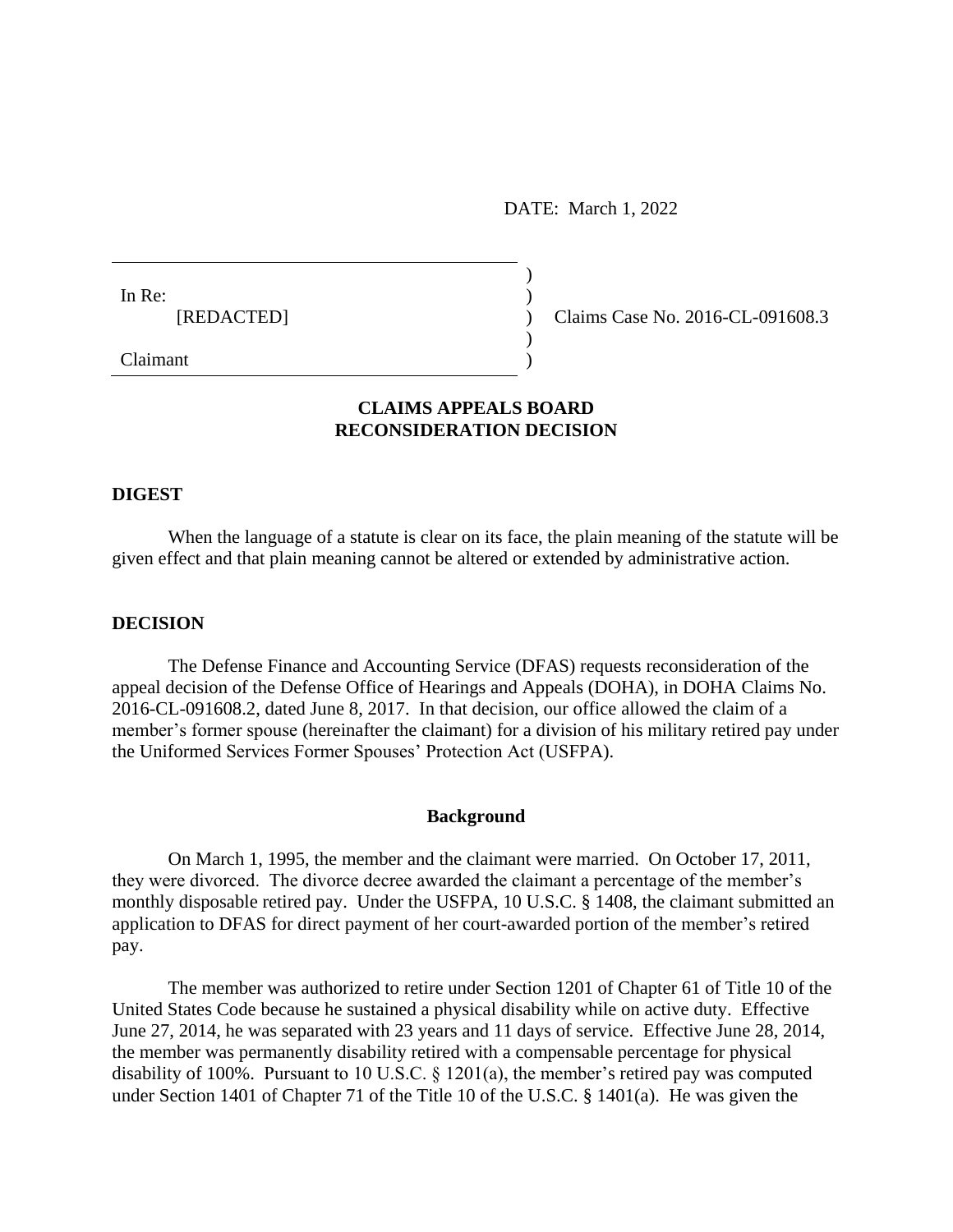option to have his retired pay computed based upon his percentage of disability (not to exceed 75%) multiplied by his high-36 months' pay or 2.5% multiplied by his years of service multiplied by his high-36 months' pay. He elected to have his retired base pay multiplied by the percentage of his disability on the date when he retired.

In September 2014, the claimant claimed her portion of the member's retired pay. DFAS denied the application because the member was a Chapter 61 disability retiree receiving 100% disability retired pay. As a result, there was no "disposable retired pay" available for division under 10 U.S.C. § 1408. The definition of "disposable retired pay" under 10 U.S.C.  $§ 1408(a)(4)(A)(iii)$  excludes the amount of retired pay of a member under Chapter 61 computed using the percentage of the member's disability.

The member applied for a disability determination from the Department of Veterans Affairs (VA). On June 25, 2015, the VA determined that the member was 100% disabled and entitled to VA disability compensation retroactive to the effective date of his retirement on June 28, 2014, pursuant to 38 U.S.C. § 1110. The member's decision to seek VA disability compensation and retired pay (although his retired pay was required to be reduced by the amount of VA compensation he received) financially benefitted him over a Chapter 61 disability retirement alone.

DFAS subsequently determined that the member was entitled to receive Concurrent Retirement and Disability Pay (CRDP). On March 22, 2016, the claimant resubmitted her application to DFAS for division of the member's retired pay. DFAS denied the claimant's application and advised the claimant that since the entire amount of the member's retirement was based upon disability, there was no disposable retired pay to be divided. In its final determination concerning the claim, DFAS acknowledged that CRDP is generally divisible under the USFPA. However, DFAS found that CRDP is not divisible if the member retires for physical disability under Chapter 61. The claimant appealed DFAS's determination to DOHA. The DOHA adjudicator allowed the claim.

On August 4, 2017, DFAS requested reconsideration of DOHA's appeal decision. In its request for reconsideration, DFAS states that DoD's longstanding policy has been that the amount of Chapter 61 disability retired pay calculated using the percentage of the member's disability is not divisible under the USFPA, regardless of whether the member qualifies for CRDP. DFAS states that Congress has not acted to alter this policy and DOHA is not the appropriate authority to mandate a sweeping change to DFAS's interpretation of the law. DFAS states that retired members do not qualify for retired pay pursuant to Chapter 71 of Title 10. Rather, Chapter 71 provides the statutory framework for computing retired pay authorized by other chapters within Title 10. DFAS maintains that CRDP does not serve to authorize payment of retired pay but serves to reduce the amount of retired pay that must be waived as the result of receiving VA disability compensation. DFAS states that the term "restoration of retired pay" is not a legal term of art. DFAS asserts that it is a succinct way of describing the full legal process which includes (1) the calculation of a member's retired pay, (2) the VA calculation of VA disability compensation, and (3) DFAS's determination of the amount of retired pay to be waived. While acknowledging that under CRDP, retired pay is generally subject to division under the USFSPA, DFAS maintains that since the member retired with a 100% disability rating,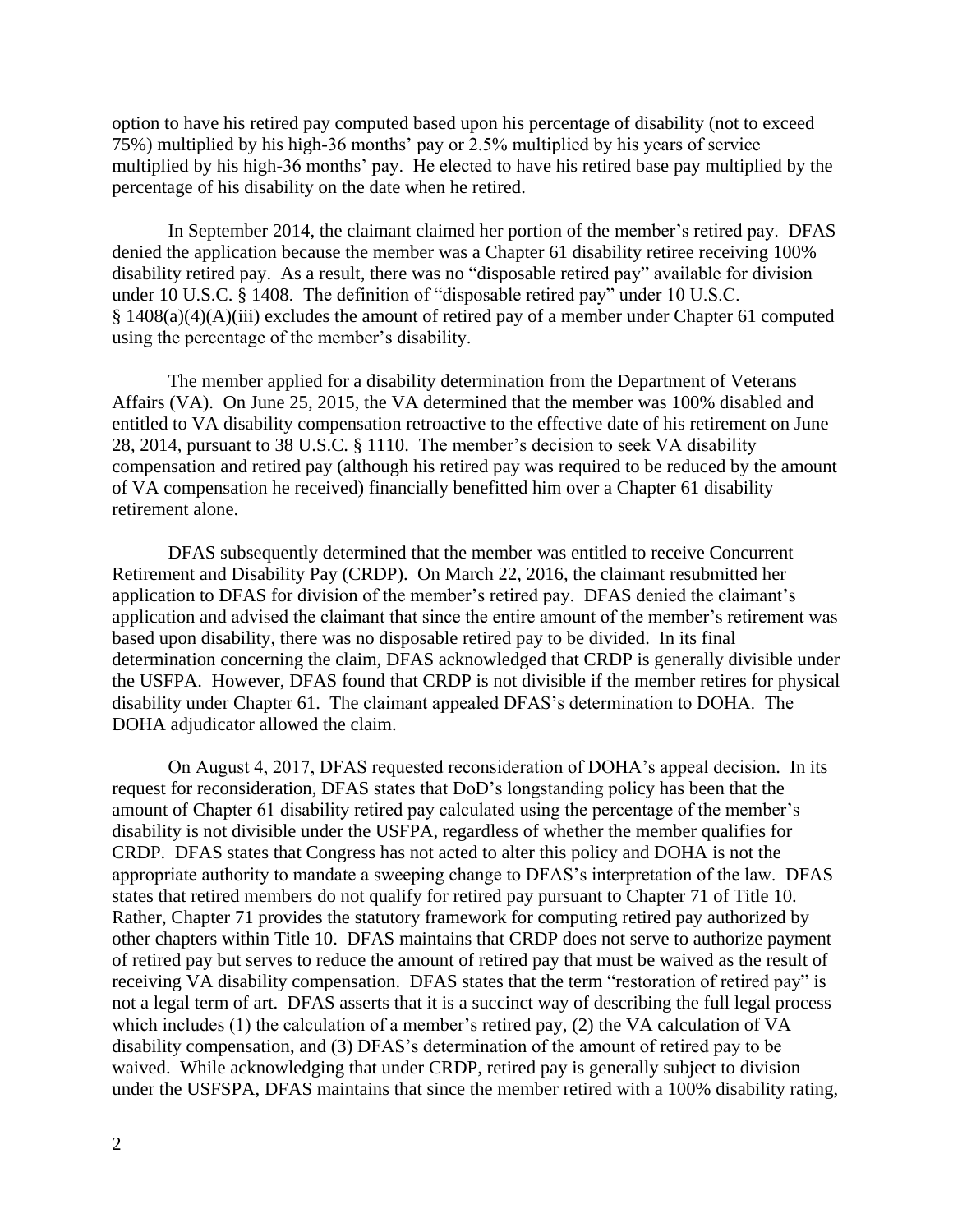all his retired pay is exempt from division. DFAS states that when the member became eligible to receive VA disability compensation, he was required to waive his Chapter 61 disability retired pay in an amount equal to his VA disability compensation pursuant to 38 U.S.C. § 5305. DFAS asserts that since the member was entitled to retired pay and his disability rating was higher than 50 percent, he was a "qualified retiree" under 10 U.S.C. § 1414(a), and the provisions of 38 U.S.C. §§ 5304-5305 were no longer applicable. DFAS states under 10 U.S.C. § 1414, there is a special rule for members retired under Chapter 61 with 20 years or more of service, and the rule refers back to Title 38 for calculating a member's CRDP entitlement. DFAS notes that the reduction of the Chapter 61 disability retired pay is limited under 10 U.S.C. § 1414(b)(1) because it is reduced only to the extent that the amount of the member's retired pay under Chapter 61 exceeds the amount of retired pay to which the member would have been entitled under any other provisions of law if the member had not been retired under Chapter 61. DFAS contends that when the member began receiving CRDP, he was still receiving Chapter 61 disability retired pay which was computed using the percentage of his disability. This is because after DFAS computed and applied the waiver required by the CRDP statute, DFAS paid the member his remaining Chapter 61 disability retired pay. Therefore, DFAS denied the claimant's request for direct payment of her share of the disposable retired pay because the member had no disposable retired pay to be divided. DFAS also states that it has been applying this policy for 13 years to over 20,000 retired members and Congress has not disturbed DFAS's policy. Finally, DFAS notes that a change in policy will cause significant tax implications for certain members.

#### **Discussion**

Under Section 211 of Public Law No. 104-53, 109 Stat. 514, 535, November 19, 1995, the General Accounting Office's (now the Government Accountability Office or GAO) authority to settle claims for pay and allowances, including retired pay, was transferred to the Director of the Office of Management and Budget (OMB). The Director of OMB delegated his authority to the Secretary of Defense effective June 30, 1996. The authority of the Secretary of Defense in this regard was later codified in Section 202(n) of Public Law No. 104-316, 110 Stat. 3826, October 9, 1996. DOHA now exercises the authority transferred and delegated to the Secretary of Defense. Pursuant to 31 U.S.C. § 3702, DOHA's authority to decide cases such as this is derived from the same authority which provided the Comptroller General the authority to decide such claims. The transfer and delegation of authority to DOHA provides our office with appellate authority over military pay and allowances claims, including retired pay. *See* DoD Instruction 1340.21 (May 12, 2004). DOHA does not have the authority to make policy determinations. However, DOHA does have the authority to decide cases under 31 U.S.C. § 3702 on a case-by-case basis once the Component concerned, generally DFAS, denies the claim. Once a claimant appeals DFAS's denial of their claim to DOHA, a DOHA adjudicator reviews the case on the written record as presented to DOHA by DFAS and the claimant. DOHA adjudicates the case by applying the facts to the pertinent statutes and regulations and issues an appeal decision. DOHA issued an appeal decision in this case on June 8, 2017, and DFAS has requested reconsideration of the appeal decision.

In the adjudication of cognizable claims under 31 U.S.C. § 3702, it is a well-established rule that a claim may only be allowed for an expense authorized by statute or regulation. *See*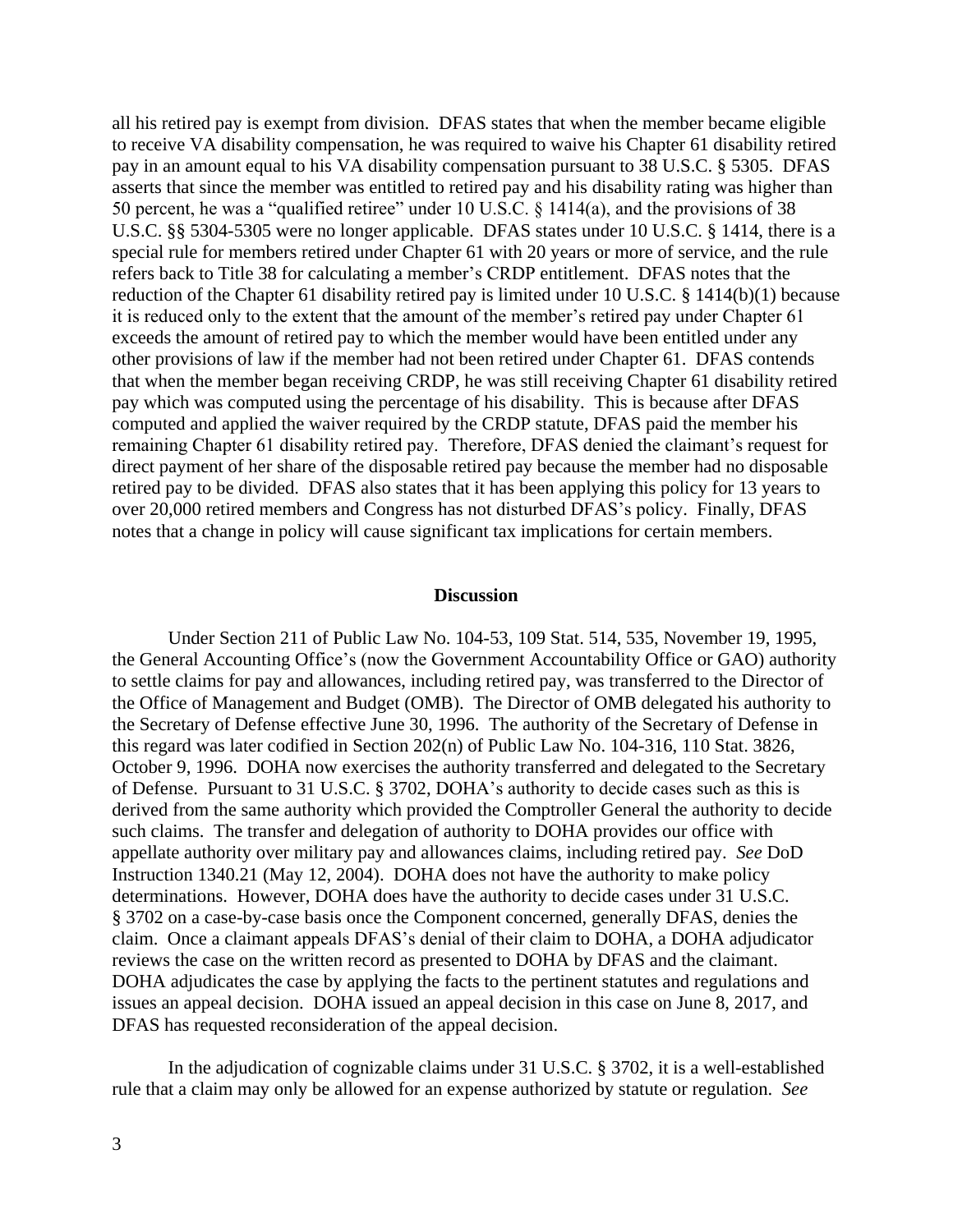DOHA Claims Case No. 2016-CL-052003.2 (September 27, 2016); and DOHA Claims Case No. 2012-CL-070601.2 (October 16, 2012). When the language of a statute is clear on its face, the plain meaning of the statute will be given effect, and that plain meaning cannot be altered or extended by administrative action. *See* DOHA Claims Case No. 2016-CL-112901.2 (February 2, 2017); DOHA Claims Case No. 2012-CL-070601.4 (August 31, 2015); and DOHA Claims Case No. 2012-CL-061105.2 (September 27, 2012). Statutory provisions with unambiguous and specific directions may not be interpreted in any manner that will alter or extend their meaning. *See* 71 Comp. Gen. 125 (1991); and 56 Comp. Gen. 943 (1977).

In 1981 the Supreme Court held in *McCarty v. McCarty*, 453 U.S. 210 (1981) that federal law precluded state courts in divorce proceedings from dividing military retired pay. The Court reasoned that Congress intended that military retired pay reach the member and no one else. Therefore, the Court found that state courts would only be able to treat military benefits as property of both the member and former spouse (community or marital property) in the presence of authorizing federal legislation. In direct response to *McCarty*, Congress enacted the USFSPA, 10 U.S.C. § 1408, in 1982, which allowed state courts to treat "disposable retired" pay either as property solely of the member or as property of the member and his spouse in accordance with the law of the state court. Benefits outside the scope of USFSPA cannot be treated as marital or community property. Disposable retired pay is defined as the total monthly retired pay to which a member is entitled minus certain deductions. *See* 10 U.S.C. § 1408(a)(4)(A). Under the USFSPA, state courts are able to treat disposable retired pay as marital property. Under 10 U.S.C. § 1408(a)(4)(A)(ii), the term "disposable retired pay" is defined as the total monthly retired pay to which a member is entitled, less amounts which are deducted from the retired pay as a result of a waiver of retired pay required by law in order to receive compensation under Title 38. Therefore, disability compensation is exempt from the definition of "disposable retired pay." Further, in the case of a member entitled to retired pay under Chapter 61, "disposable retired pay" is the total monthly retired pay to which the member is entitled, less amounts which are equal to the amount of retired pay of the member under Chapter 61 computed using the percentage of the member's disability on the date when the member was retired (or the date on which the member's name was placed on the temporary disability retired list). *See* 10 U.S.C.  $$1408(a)(4)(A)(ii).$ 

The statutory provisions relating to retirement from the armed forces for physical disability are found in Chapter 61 of Title 10, United States Code. In order to be eligible for physical disability retirement, a member must have at least 20 years of service or the disability must be rated at least 30% under the VA's standard schedule of rating disabilities. S*ee* 10 U.S.C. § 1201(b)(3). Thus, some disability retired members are retired before obtaining eligibility for longevity retirement. Others have completed 20 or more years of service.

Until 2004 the law required that a member's retired pay regardless of which Chapter of Title 10 they were retired under, be reduced by the amount of VA disability compensation received. See 38 U.S.C. § § 5304-5305. This procedure is generally known as an "offset."<sup>1</sup>

 $\overline{a}$ 

<sup>&</sup>lt;sup>1</sup> According to the Congressional Research Service, in 1891 Congress first prohibited payment of both military retired pay and a disability pension since it was viewed as representing dual compensation for the same purpose. The law was modified in 1941, and the present system of VA disability compensation offsetting retired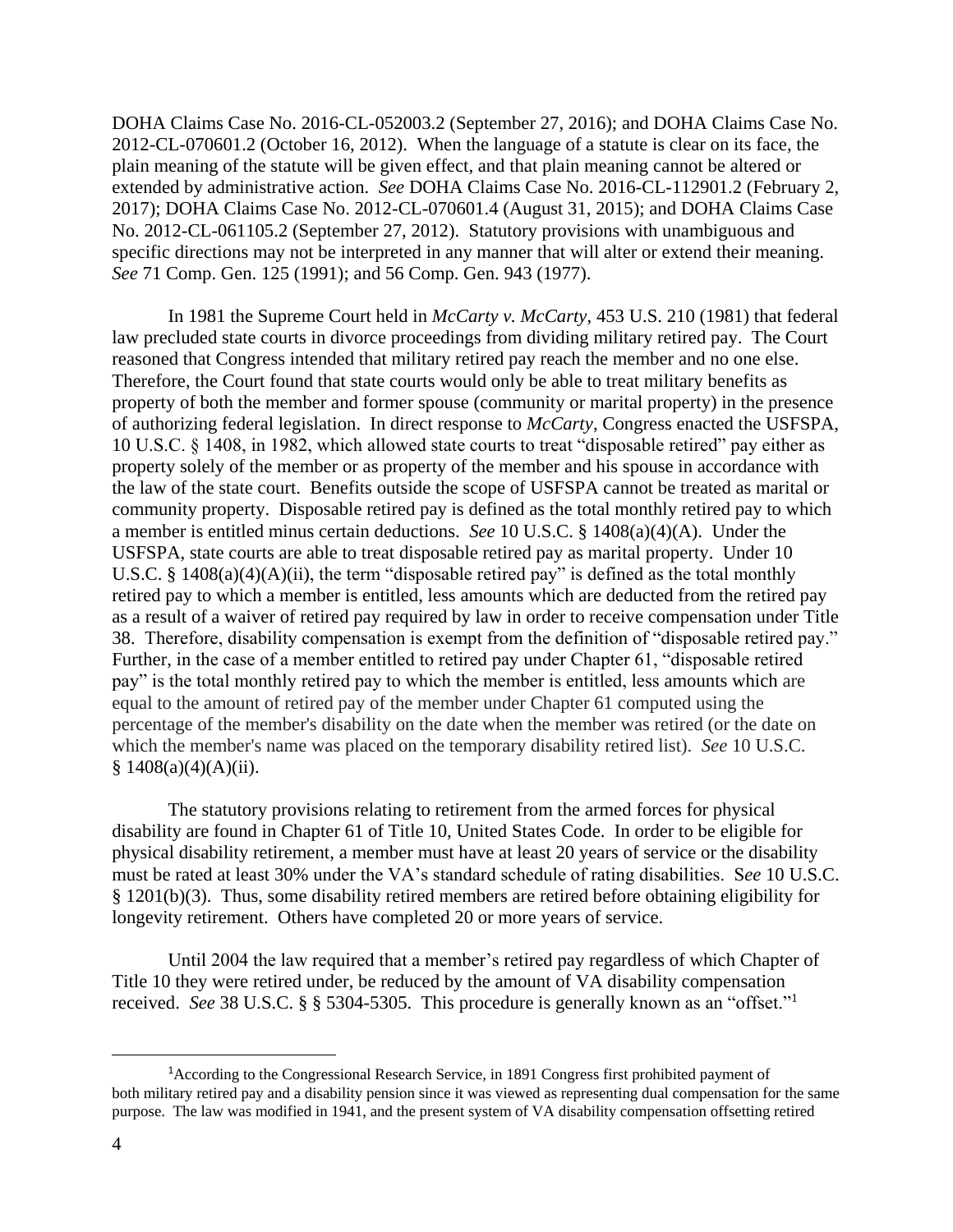Since 1891 Congress had prohibited payment of both military retired pay and disability compensation (pension) because payment of both represented dual or overlapping compensation for the same purpose. Congress enacted new legislation in 2004 establishing the CRDP program under 10 U.S.C. § 1414 (Members eligible for retired pay who are also eligible for veterans' disability compensation for disabilities rated 50 percent or higher: concurrent payment of retired pay and veterans' disability compensation). In enacting 10 U.S.C. § 1414, Congress legislated the full concurrent receipt of retired pay and VA disability compensation for qualified retired members. The implementing regulations for CRDP are found in Chapter 64 of Volume 7B of the DoD 7000.14-R, Financial Management Regulation (DoDFMR). Volume 7B defines CRDP as a program that restores retired pay of certain retired members who are also entitled to disability compensation from the VA. Under the CRDP program, regular or reserve members who are entitled to retired pay based on either length of service or disability, and who are also entitled to VA disability compensation based on a combined VA disability rating of 50% or greater may receive both retired pay and disability pay concurrently. Members retired under military disability provisions (Chapter 61 to Title 10 U.S.C) must have at least 20 years of creditable service. Under Chapter 64, *Concurrent Retirement and Disability Payment (CRDP)*, paragraph 640503 states that the CRDP entitlement represents the ability to draw both retired pay and VA disability compensation without regard to the waiver and offset requirement in 38 U.S.C. §§ 5304 and 5305, and CRDP payments are payments of retired pay.

Under 10 U.S.C. § 1414(a)(1), subject to subsection (b), a member who is entitled for any month to retired pay and is also entitled for that month to VA disability compensation, is entitled to be paid both without regard to 10 U.S.C.  $\S$ § 5304-5305.<sup>2</sup> Under subsection (b) of the CRDP statute, a member retired for disability under the provisions of Chapter 61 of Title 10, United States Code, with at least 20 years of service, is also entitled to CRDP. Specifically, under 10 U.S.C. § 1414(b)(1), the special rule for Chapter 61 disability retired members with 20 years of service is as follows:

CAREER RETIREES.—The retired pay of a member retired under chapter 61 of this title with 20 years or more of service otherwise creditable under section 1405 of this title, or at least 20 years of service computed under section 12732 of this title, at the time of the member's retirement is subject to reduction under sections 5304 and 5305 of title 38, but only to the extent that the amount of the member's retired pay under chapter 61 of this title exceeds the amount of retired pay to which the member would have been entitled under any other provision of law based upon the member's service in the uniformed services if the member had not been retired under chapter 61 of this title.

 $\overline{a}$ 

pay was adopted in 1944. *See* Concurrent Receipt: Background and Issues for Congress, Congressional Research Service, Nov. 30, 2017, at 12.

<sup>&</sup>lt;sup>2</sup>To conform with the CRDP statute, Congress amended 38 U.S.C. § 5305, the statute requiring deduction from retired pay of an amount equivalent to what the member was receiving in VA compensation. *See* Veterans Benefits Improvement Act of 2004, Pub. L. No. 108-454, 308(b), 118 Stat. 3598, 3614 (in amending 38 U.S.C. § 5305, Congress struck out "Any person" and inserted "Except as provided in section 1414 of title 10, any person").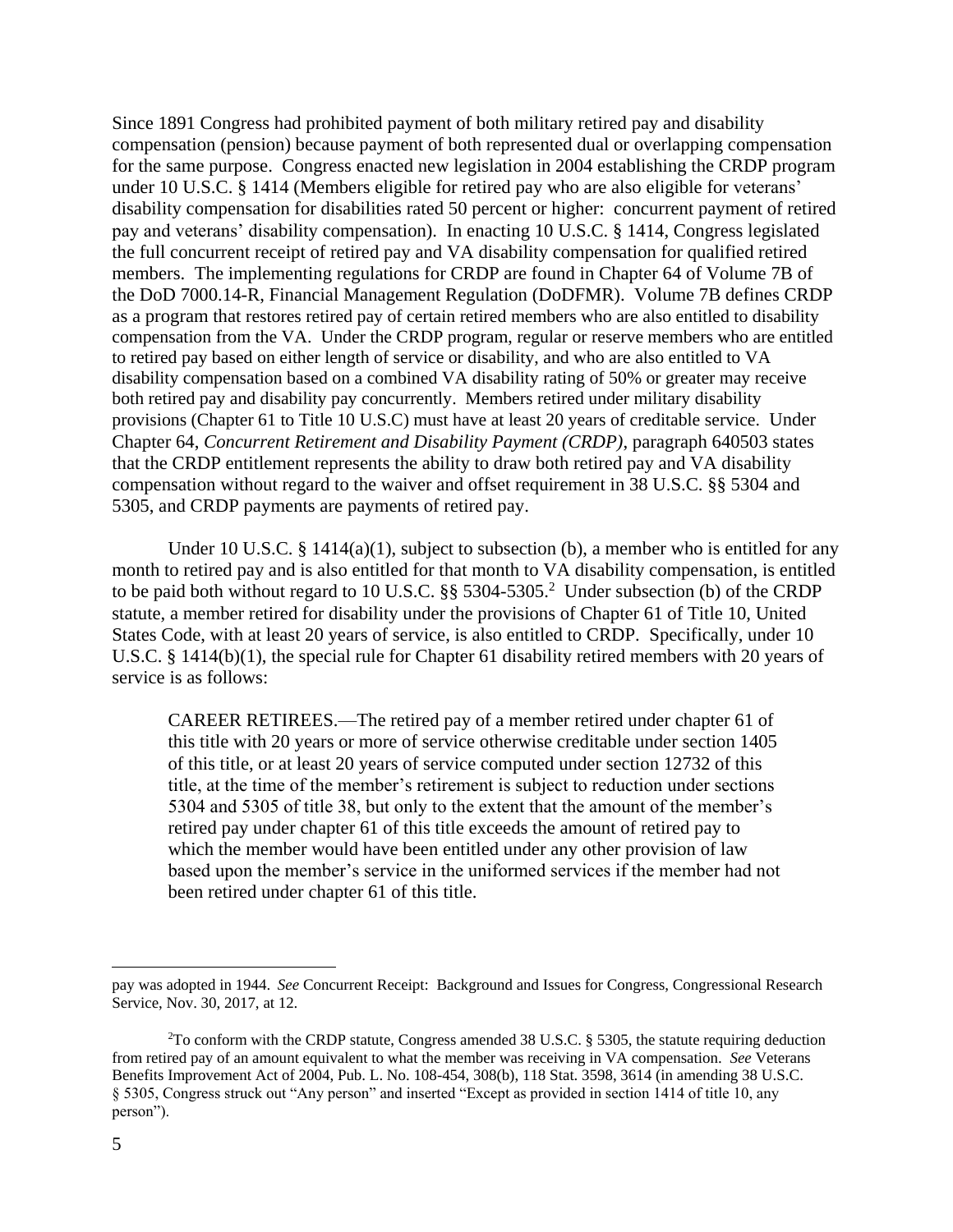Under 10 U.S.C. § 1414 $(e)(4)(B)$ , the amount of applicable retired pay payable to a qualified Chapter 61 retired member means the amount of monthly retired pay to which the member could have been entitled under any other provision of law based upon the member's service if the member had not been retired under Chapter 61. *See* DoDFMR, Volume 7B, Chapter 64, paragraph 640401. However, if any amount the member had been entitled to receive as calculated under Chapter 61, exceeds what he is now being paid as calculated under Chapter 71, that amount is still subject to the VA offset.

The VA's statutes and regulations conform to the CRDP statute and DoD regulations. The VA amended its own regulations that were codified in the Code of Federal Regulations (CFR) under 38 CFR Part 3, concerning concurrent receipt of military retired pay and VA disability compensation. *See* Federal Register, Volume 70, No. 129, July 7, 2005. Of note, in making the proposed changes, the VA changed the title of 38 CFR 3.750, to conform with 10 U.S.C. § 1414, from "Retirement Pay" to "Entitlement to concurrent receipt of military retired pay and disability compensation." In addition, the VA amended 38 CFR 3.750(b)(2) to conform with 10 U.S.C. § 1414(b) to state that members who retire under Chapter 61 with 20 or more years of creditable service must waive a portion of their disability retired pay to receive disability compensation, but only to the extent that disability retired pay exceeds the amount of retired pay they would have received had they retired based on length of service. The VA also made clear by amending 38 CFR 3.750(b)(4), that members receiving VA disability compensation are entitled to receive military retired pay at the same time, but that in determining entitlement to the improved disability pension, military retired pay will be treated as countable income.

The VA has also updated its Veterans Benefits Manual to conform to the CRDP statute. *See* Veterans Benefits Manual, M21-1, Part 111, Subpart V, January 21, 2016. On Page 20 of this document, the notes state that the VA should not automatically assume that the retired pay of a Veteran with 20 or more years of service receives is based on length of service. Even with 20 or more years of service, a Veteran's retired pay may be based on disability. If a Veteran with 20 or more years of service is receiving retired pay based on disability, "CRDP is only applicable to that portion of his/her retirement pay that is based on length of service."

In this case, DFAS argues that since the member retired under Chapter 61 of Title 10, no CRDP payments he subsequently receives may be characterized as disposable retired pay subject to division under USFSPA. At the time of the member's disability retirement, DFAS correctly denied the claimant's application for a portion of his retired pay since by definition under the USFSPA, he was not receiving any disposable retired pay. Further, the VA disability compensation awarded to the member retroactive to the date of his retirement was not divisible under the USFSPA. However, DFAS then determined that the member was entitled to receive CRDP. DFAS contends that the resulting CRDP payments made to the member are not divisible under the USFSPA since the calculation of CRDP for a member retired under Chapter 61 refers back to 38 U.S.C. § 5305. Therefore, DFAS states that when the member began receiving CRDP, he was essentially still receiving Chapter 61 disability retired pay which is not divisible under USFSPA pursuant to 10 U.S.C.  $\S$  1408(a)(4)(A)(iii).

As a restoration of retired pay, CRDP is considered disposable retired pay under 10 U.S.C. § 1408, the USFSPA, and subject to the laws and regulations governing military retired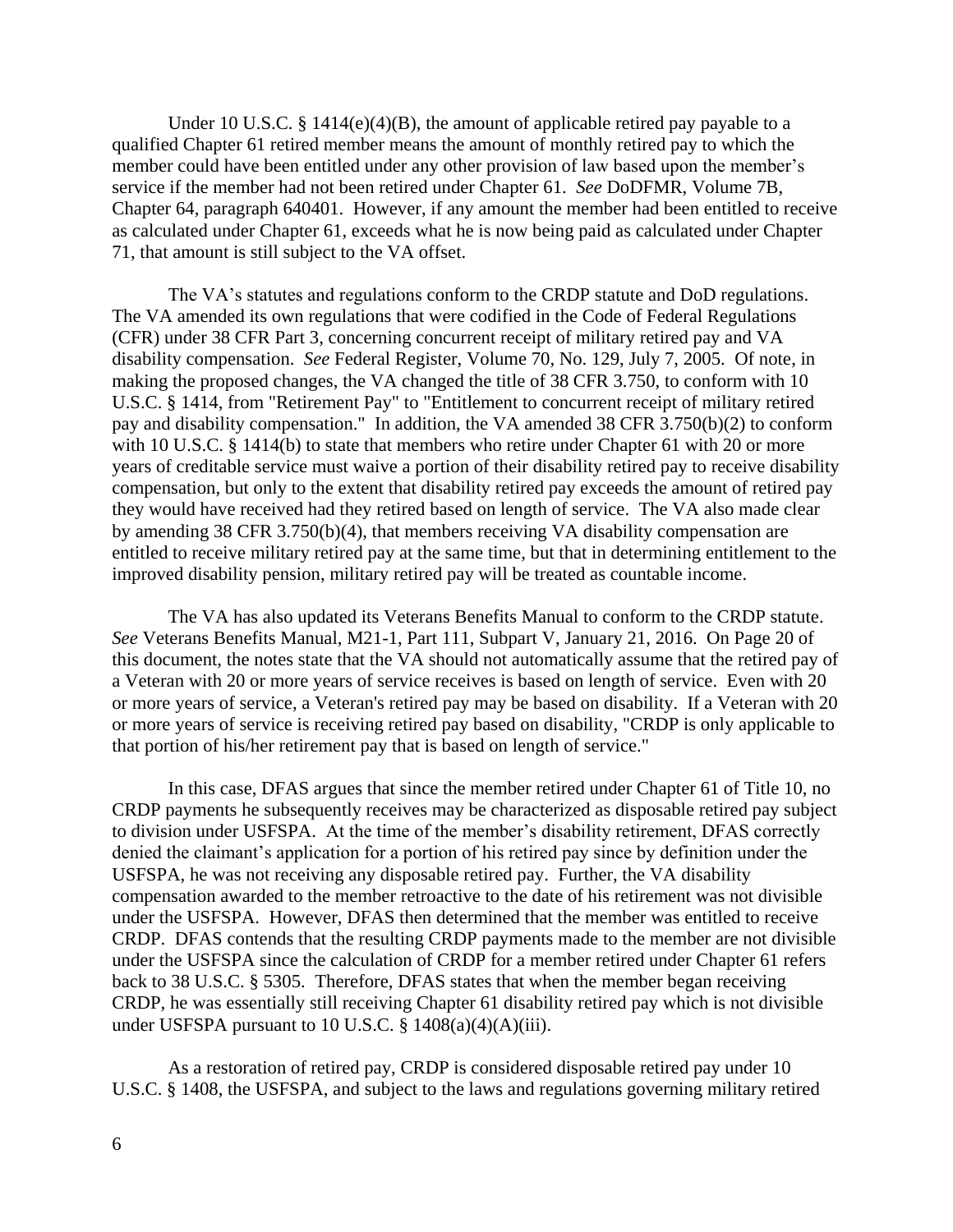pay. *See* DoDFMR, Volume 7B, Chapter 64, paragraph 640502. The express language contained in the CRDP statute specifically includes members who are retired under Chapter 61 with 20 years or more of service and defines the amount of CRDP they are entitled to receive as the amount of retired pay to which they would be entitled if they had not retired for disability.<sup>3</sup> Therefore, a member retired under Chapter 61, with more than 20 years of service, is no longer receiving Chapter 61 retired pay as calculated under 10 U.S.C. § 1201(b)(3); but is being paid CRDP based on the principles and calculations under 10 U.S.C. § 1414. Thus, the exception to disposable retired pay contained in 10 U.S.C. § 1408(a)(4)(A)(iii) does not apply.

We further note that if Congress had intended Chapter 61 disability retirees receiving CRDP to be exempt from the provisions of the USFSPA, Congress would have done so by clear direction in the statute, as Congress did for Combat-Related Special Compensation (CRSC) under 10 U.S.C. § 1413a. The CRSC statute, like the CRDP statute, contains special rules for Chapter 61 disability retirees. *See* 10 U.S.C. § 1413a(b)(3). However, subsection (g) of 10 U.S.C. § 1413a(g) specifically states that CRSC payments are not retired pay. *See also,*  DoDFMR, Volume 7B, Chapter 63, paragraph 630101(C) (stating that CRSC is not retired pay and is not subject to the USFSPA relating to payment of retired pay in compliance with court orders).<sup>4</sup> Unless the plain language of a statute clearly conflicts with its intent, we will construe a statute consistent with its explicit terms. *See* 71 Comp. Gen. 125, *supra*; and 56 Comp. Gen. 943, *supra*. In this case, the member retired under Chapter 61 and subsequently became entitled to receive CDRP. The restoration of his retired pay under the statute authorizing CRDP, 10 U.S.C. § 1414, is subject to division under the USFSPA. CRDP is a restoration of retired pay based on longevity, which is 20 years of service. It is divisible under the USFSPA. The USFSPA is consistent with the CRDP statute and the implementing regulations contained in Chapter 64 of Volume 7B of the DoDFMR. Any contrary interpretation would provide the member with an entitlement or benefit that was not explicitly authorized by Congress.

As for any tax consequences, revenue rulings concerning the income tax liabilities and withholding credits of individual taxpayers are reserved by statute and regulation for determination primarily by the Department of Treasury, Internal Revenue Service. *See* 63 Comp. Gen. 322 (1984). Our decision in this case is limited to whether the restoration of the member's retired pay under CRDP is divisible under the USFSPA. Revenue rulings are not within our jurisdiction.

 $\overline{a}$ 

<sup>&</sup>lt;sup>3</sup>Specifically, under 10 U.S.C. § 1414(e)(4)(B) APPLICABLE RETIRED PAY.—In subparagraph (A), the term "applicable retired pay" for a qualified retiree means the amount of monthly retired pay to which the qualified retiree is entitled, determined without regard to this section or sections 5304 and 5305 of title 38, except that in the case of such a retiree who was retired under chapter 61 of this title, such amount is the amount of retired pay to which the member would have been entitled under any other provision of law based upon the member's service in the uniformed services if the member had not been retired under chapter 61 of this title. This section is implemented under ¶ 640401 of the DoDFMR.

<sup>4</sup> Specifically under 10 U.S.C. § 1413a(b)(3) SPECIAL RULES FOR CHAPTER 61 DISABILITY RETIREES**.—**(A) GENERAL RULE.—In the case of an eligible combat-related disabled uniformed services retiree who is retired under chapter 61 of this title, the amount of the payment under paragraph (1) for any month may not, when combined with the amount of retired pay payable to the retiree after any such reduction under sections 5304 and 5305 of title 38, cause the total of such combined payment to exceed the amount of retired pay to which the member would have been entitled under any other provision of law based upon the member's service in the uniformed services if the member had not been retired under chapter 61 of this title.